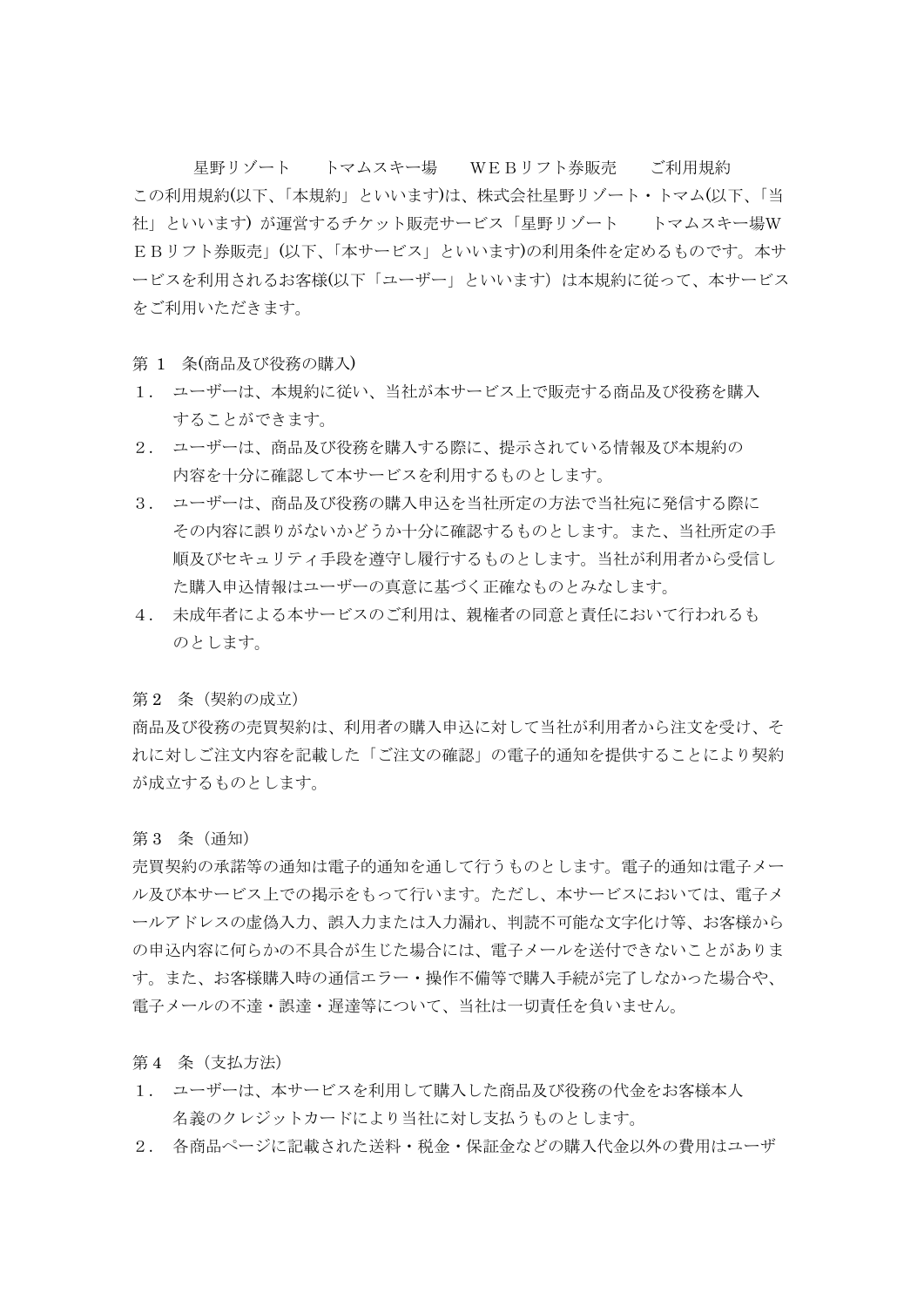ーが負担するものとします。

3. ユーザーによる支払の履行に際し、利用者とクレジットカード会社との間で紛争等 が生じた場合、利用者は自己の責任で当該相手方との間で解決するものとし、当社 は一切関知しないものとします。

第5 条 (キャンセル・変更及び交換)

当社に帰する事由によりサービスの提供ができない場合を除き、キャンセル、変更及び交 換は承っておりません。本サービスにおいて、お客様の入力ミス、あるいは通信環境の不 具合等により同一チケットを重複購入された場合でも、当社は一切責任を負いません。

第 6 条(商品及び役務の引渡し)

商品及び役務の引渡しに必要となる電子データは、電子的通知をもって提供します。電子 データの利用方法は星野リゾート・トマム公式 WEB サイト

(https://www.snowtomamu.jp)に記載いたします。

第7 条 (転売等の禁止)

- 1.本サービスを通じ購入したチケットを、営利を目的として転売すること、ならびに第 三者に転売の委託をすることを禁止します。なお、オークションならびにインターネ ットオークションへの出品も禁止します。
- 2.前項に違反した場合、購入済みのチケットを無効とし、チケット代の返金を認めず、 スキー場の利用を認めないことがあります。既に利用している場合には退場を命じら れることもあります。また、本サービスを通じて直接購入した以外の「チケットショ ップ」や 「購入代行業者」「ダフ屋」等、及び「オークション」や「インターネッ トオークション」から購入したチケットに関するトラブルについては施設及び当社は 一切の責任を負いません。

第 8 条(適用)

本規約は、ユーザーと当社との間の本サービスの利用に関わる一切の関係に適用されるも のとします。

第9 条 (サービスの利用) 本サービスをご利用いただく際に必要かつ適切な機器やソフトウェア、通信手段等のご用 意や維持管理、本サービスへの接続に関わる費用や通信料金については、ユーザーご自身

第 10 条(禁止事項)

の責任と負担でご用意ください。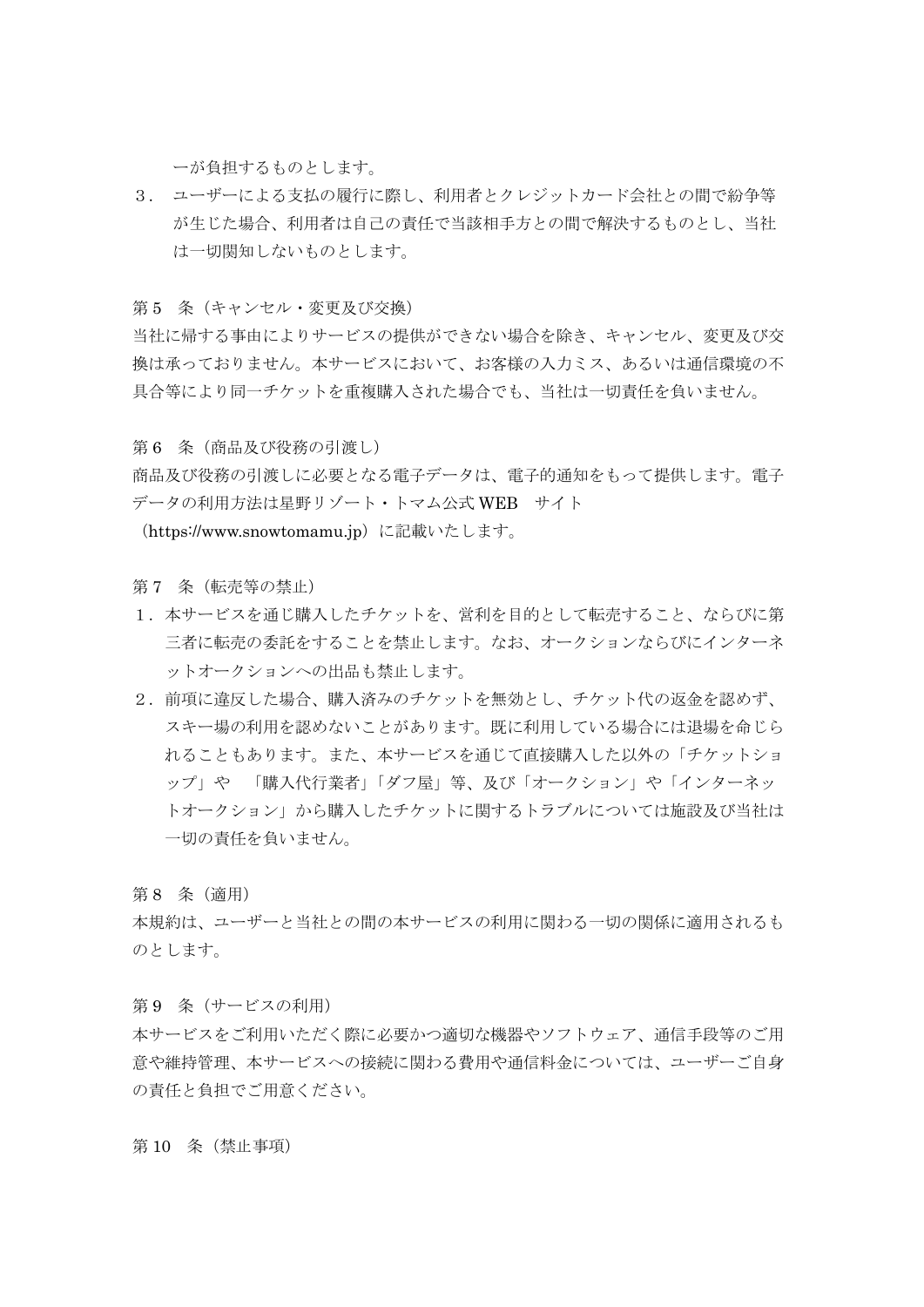ユーザーは、本サービスの利用にあたり、以下の行為をしてはなりません。

- (1) 法令または公序良俗に違反する行為
- (2) 犯罪行為に関連する行為又は他人を誹謗中傷し若しくは他人に迷惑・不利益を与え る行為
- (3) 当社のサーバーまたはネットワークの機能を破壊したり、妨害したりする行為
- (4) 当社のサービスの運営を妨害するおそれのある行為
- (5) 営利を目的とする行為
- (6) 他のユーザーに成りすます行為又は自己の権利を他人に使用させる行為
- (7) 本規約上の権利又は義務を第三者に譲渡し,貸与し又は担保提供する等の行為
- (8) 当社のサービスに関連して、反社会的勢力に対して直接または間接に利益を供与す る行為
- (9) その他、当社が不適切と判断する行為

第 11 条(本サービスの提供の停止等)

当社は、以下のいずれかの事由があると判断した場合、ユーザーに事前に通知することな く本サービスの全部または一部の提供を停止または中断することができるものとします。

- (1) 本サービスにかかるコンピュータシステムの保守点検または更新を行う場合
- (2) 地震、落雷、火災、停電または天災などの不可抗力により、本サービスの提供が困 難となった場合
- (3) コンピュータまたは通信回線等が事故により停止した場合
- (4) その他、当社が本サービスの提供が困難と判断した場合

Hoshino Resorts Tomamu Ski Resort WEB Lift Ticket sale service Terms of Use The Terms of Use (hereinafter referred to as the "Terms") describes the terms and conditions of the ticket sale service, "Hoshino Resorts Tomamu Ski Resort WEB Lift Ticket sale service"(hereinafter referred to as this "Service"), operated by Hoshino Resorts Tomamu Co., Ltd. (hereinafter referred to as "We/us/our"). Customers using this Service (hereinafter referred to as "Users") shall use this Service in accordance with the Terms.

Article 1 (Goods and services purchase)

- 1. Users may purchase the goods and services sold by us through this Service.
- 2. When purchasing goods and services through this Service, Users shall confirm that they completely understand the information presented during the process and the contents of the Terms.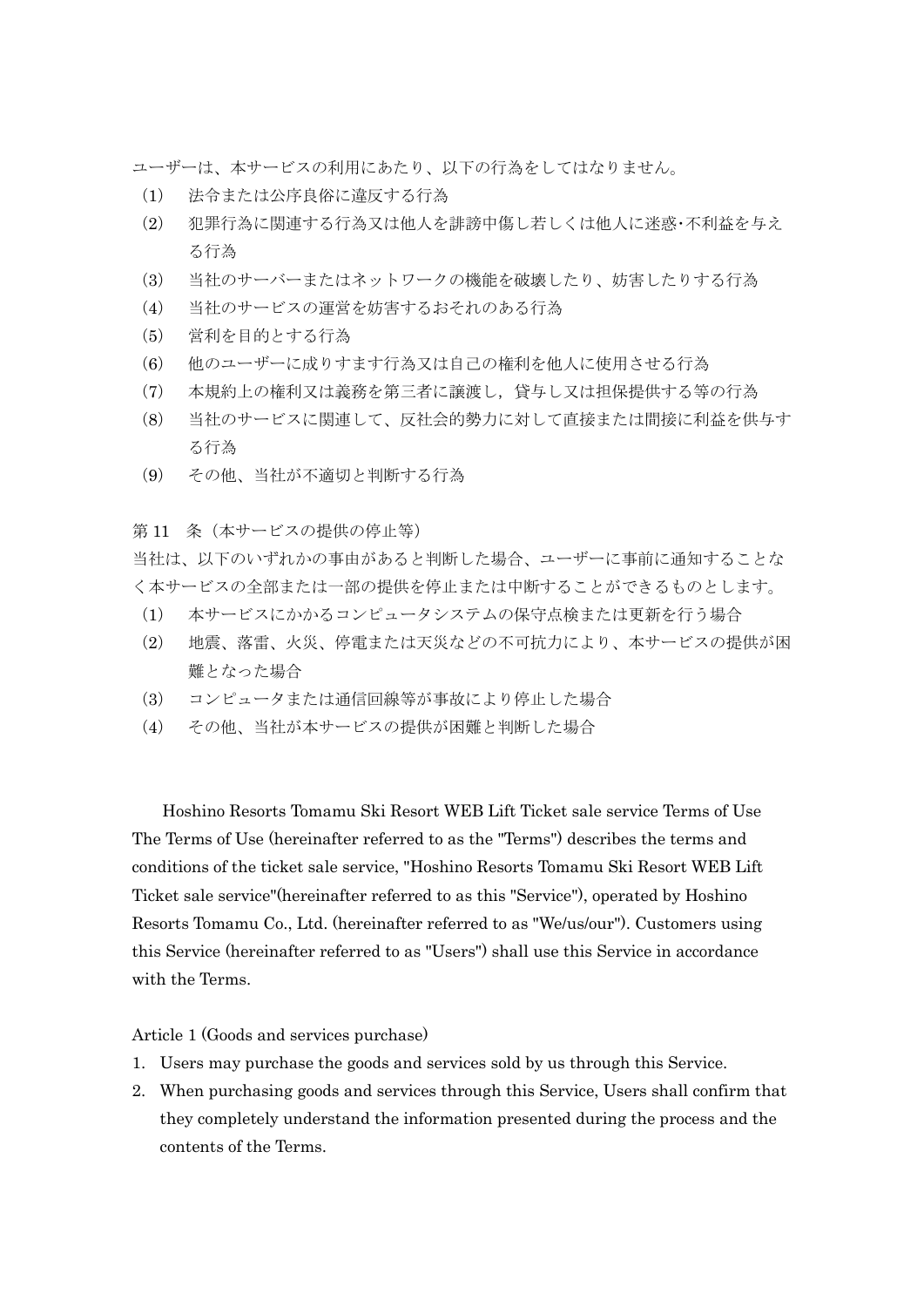- 3. When submitting an application for goods and services purchase to us in the manner prescribed by us, Users shall completely confirm that the contents provided are correct. In addition,the procedures and security requirements prescribed by us shall be followed. We consider that all the information on the purchase application received from Users is accurate based on Users' intention.
- 4. Minors shall receive the consent from their parents regarding taking the full responsibility when using this Service.

# Article 2 (Establishment of contract)

The sales contract is established after we receive the purchase application from User and provide electronic "confirmation of order" which describes the order contents.

# Article 3 (Notice)

Notice of sales contract approval etc. shall be made through electronic notice. Electronic notice is delivered by e-mail and showing on this Service. However, in this Service, if there is any error in the content of your application, such as false information, erroneous information or omission of an e-mail address, unreadable garbled character etc. The e-mail may not be able to be delivered. In addition, we are not responsible for the incomplete purchase due to web errors, operation deficiencies, etc. occurs when you purchase, or for any undelivered email, or any email error or delay.

## Article 4 (Method of payment)

- 1. Users shall pay the fee for any good and service purchased through this Service to us by credit cards in the names of the customers themselves.
- 2. The Users shall pay all the charges additional to the purchased price, such as the postage, tax, deposit, etc. stated on each product page.
- 3. If there is any problem, argument or disagreement occurs between the users and the credit card company upon fulfillment of payment by the Users, the Users shall resolve with the counterparty. We do not take any responsibility.

## Article 5 (Cancellation, change and exchange)

Cancellation, change and exchange are not accepted unless the services can not be provided due to reasons attributable to us. We do not take any responsibility even if the same ticket is duplicate purchased due to customer's input error, web environment malfunction etc. when using this Service.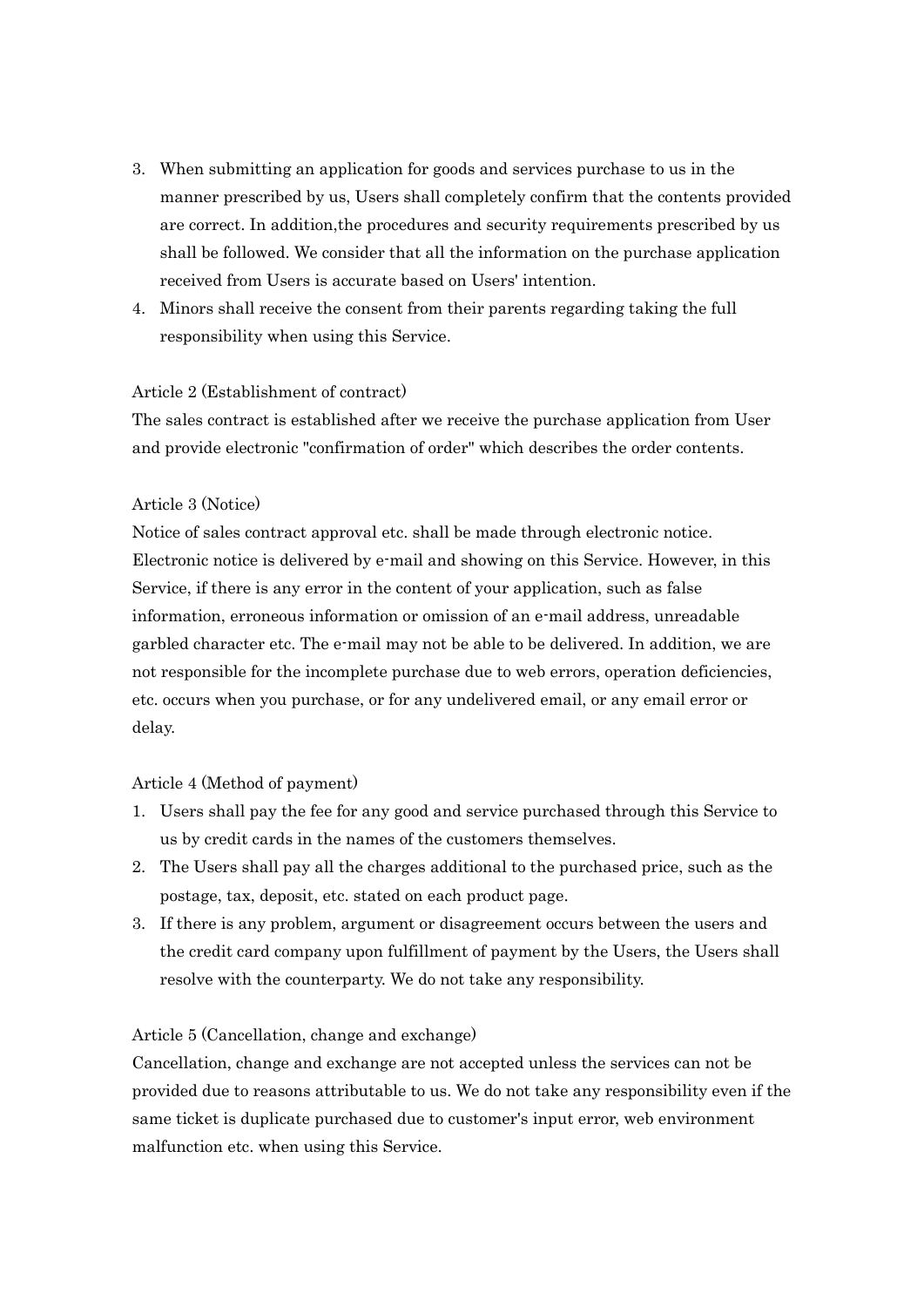## Article 6 (Goods and services Delivery)

The required Electronic data for the goods and services delivery will be provided as electronic notices. The Hoshino Resorts Tomamu official website provide the information regarding how to use electronic data [\(https://www.snowtomamu.jp\)](https://www.snowtomamu.jp/).

# Article 7 (Prohibition of resale, etc.)

- 1. We reserve the right to resell or authorize the third party to resell the tickets purchased through this Service for the purpose of profit. Furthermore, selling anything purchased through this Service at an auction or internet auction is also prohibited.
- 2. If you violate the point 1 in this section, we may invalidate the purchased tickets, refuse to refund the ticket fee and refuse your use of the ski resort. You may be ordered to leave if you are already in the ski resort. In addition, we are not responsible to any problem related to the tickets purchased from any other sources, such as "ticket shops", "purchasing agencies", "ticket resale shops", "auctions", "Internet auctions" etc. other than this Service. Both We and the facilities do not take any responsibility.

# Article 8 (Application)

The Terms shall apply to all behaviors relating to the use of this Service

## Article 9 (Use of Service)

Users are responsible for all the risk and expenses to prepare and maintain necessary and appropriate equipment, software, communication means, and web service, etc. when using this Service.

## Article 10 (Prohibition)

In using this Service, the following behaviors are prohibited

- (1) Acts that violate laws, public order or morals
- (2) Acts that relates to criminal act, slander others, make troubles, or disadvantage to others
- (3) Acts of destroying or obstructing the function of our server or network
- (4) Acts that may interfere with our services operation
- (5) Acts for profit
- (6) Act of impersonating another user or let others to use your rights
- (7) Acts such as transferring, lending or providing security guarantees the rights or